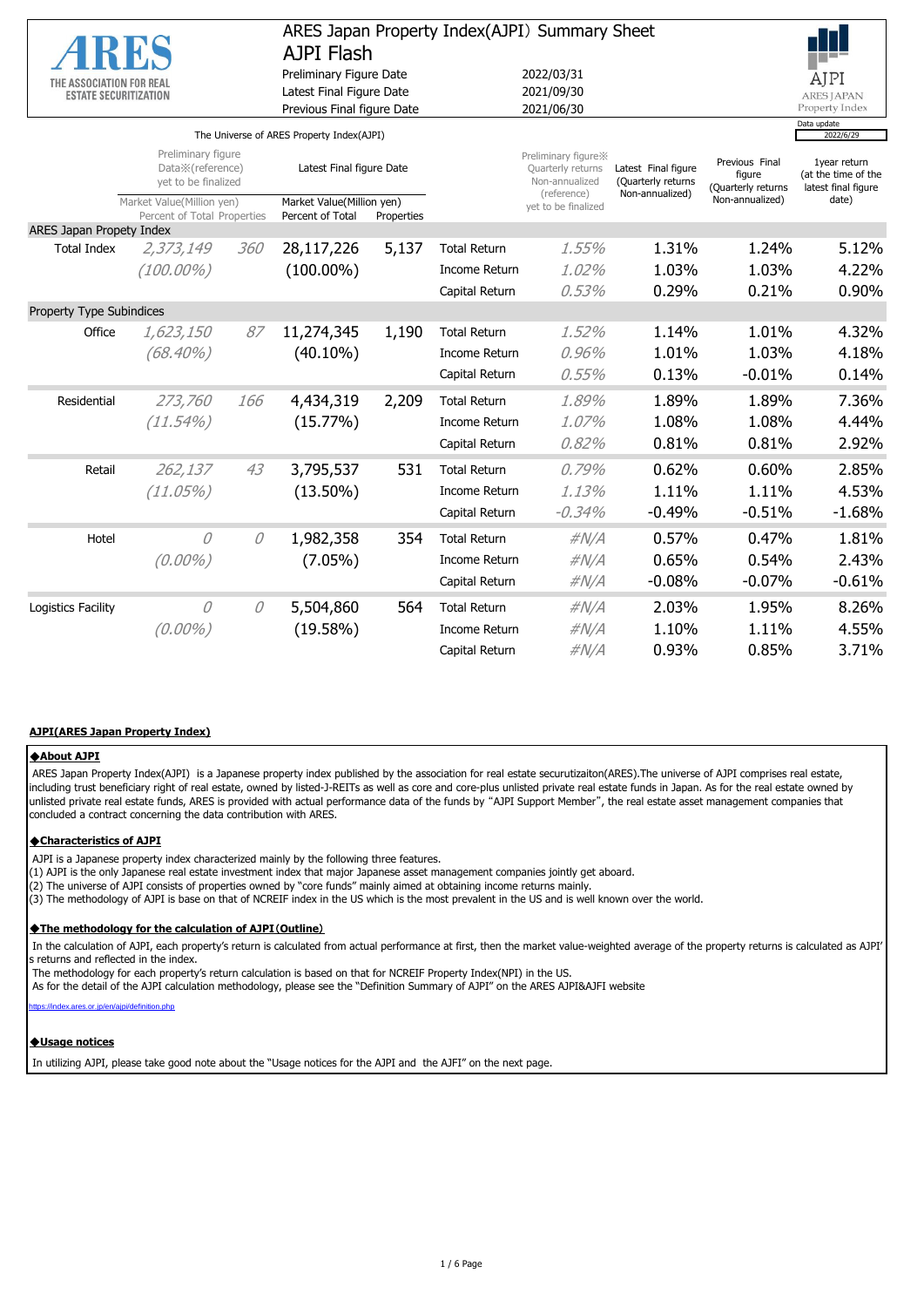



# **Usage notices for the AJPI and the AJFI**

・AJPI (ARES Japan Property Index) and AJFI (ARES Japan Fund Index) are Japanese real estate investment indices based on the actual investment results, reflecting market value-weighted-average returns. As market values for the weighting, we use real estate appraisal values in AJPI and net asset values based on real estate appraisal values in AJFI respectively.

・AJPI and AJFI tend to reflect the characteristics of real Estate appraisal values.

The market values used in the calculations of AJPI and AJFI differ from those of the other indices of listed financial produc ts. The market values for AJPI and AJFI are not based on transaction prices.

・AJPI and AJFI tend to be influenced by changes in the investment results of real estate and real estate funds with large market values because these indices are market value-weighted average returns.

・In case that the total values of the assets or the NAVs are not sufficiently large in the indices' universe of AJPI, AJFI or their subindices, specific real estate and real estate funds tend to affect the average returns, that could cause biases in the indices as a result.

・As for the subindices of AJPI and AJFI, the biases mentioned above are more likely to be brought about because their universe is restricted in line with certain criteria. ARES publishes some subindices with explanatory notes, such as AJFI-Open Ended Unlisted REITs "AJFI-OURs", in light of their usefulness despite possible biases in these subindices.

Please pay sufficient attention to the instability and the possible biases in using these subindices.

・Among the AJFI subindices (AJFI-Low LTV, AJFI-Medium LTV and AJFI-High LTV) whose universes are classified by LTVs, uniformity is not assured in factors other than LTV. Therefore, the levels and volatilities in AJFI-Low LTV, AJFI-Medium LTV and AJFI-High LTV may not reflect factors caused only by differences in LTVs. Under certain market conditions or universes, the levels and volatilities may be greatly affecte d by non-LTV factors.

・ARES publishes a "Gross total index" in which asset management fees are not taken into consideration as an expense as well as a "Net total index" in which asset management fees are taken into consideration as an expense. The management fees here are those for the period.

・The differences between the "Gross total index" and the "Net total index" show the influence of the asset management fees. The asset management fees tend to be more influenced by the real estate funds with larger NAVs because AJFI is the real estate fund ind ex based on market value -weighted-average returns.

・When a real estate property is acquired, the NOI of the property will be higher owing to the fixed asset tax and the city planning tax on the asset and have positive effects on returns because the taxes will usually be recognized as part of the asset value instead of recor ded as expenses at the time of a real estate acquisition.

As for AJPI, the impact of the taxes is largely reduced by not including properties acquired during the period.

On the other hand, AJFI reflects the tax effect at the time of property acquisition since AJIF is based on the profit and loss of real estate funds. A real estate fund tends to be affected when the ratio of newly acquired assets to its total asset is high.

・Core real estate funds and their own real estate included in AJPI and AJFI are long term and stable investment targets. Therefore, there are cases where it is beneficial that mid-term and long-term fluctuations as well as short-term ones are taken into account.

・Besides the points to remember in AJPI and AJFI, such as their characteristics and possible biases mentioned above, it is not appropriate for the investment performance of real estate or real estate fund to be evaluated solely on the basis of returns. For example, lower returns could be caused by short-time fluctuations, investments mainly focused on good quality real estate with low risks, low levels of LTVs in line with conservative financial strategies,.

・In evaluating investment results, it is inappropriate to compare the returns of each real estate property and each real estate fund with AJPI and AJFI returns.

Please take good note that various other factors should be taken into consideration.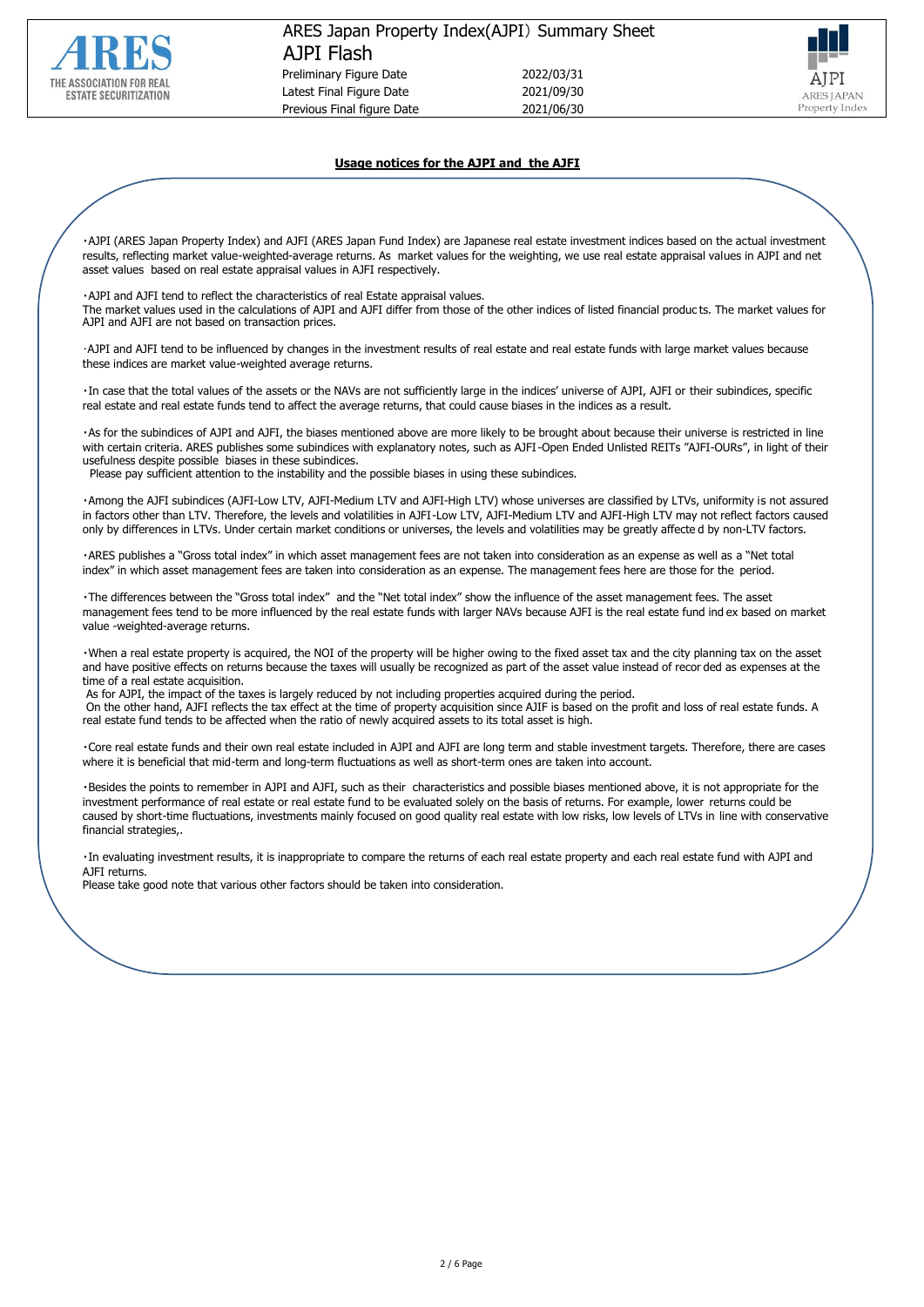| THE ASSOCIATION FOR REAL<br><b>ESTATE SECURITIZATION</b> |                                                                 |              | AJPI Flash<br>Preliminary Figure Date<br>Latest Final Figure Date<br>Previous Final figure Date |            |                      | ARES Japan Property Index(AJPI) Summary Sheet<br>2022/03/31<br>2021/09/30<br>2021/06/30 |                                                              |                                                                   | AJPI<br><b>ARES JAPAN</b><br>Property Index                         |  |
|----------------------------------------------------------|-----------------------------------------------------------------|--------------|-------------------------------------------------------------------------------------------------|------------|----------------------|-----------------------------------------------------------------------------------------|--------------------------------------------------------------|-------------------------------------------------------------------|---------------------------------------------------------------------|--|
|                                                          |                                                                 |              | The Universe of ARES Property Index(AJPI)                                                       |            |                      | Data update<br>2022/6/29                                                                |                                                              |                                                                   |                                                                     |  |
|                                                          | Preliminary figure<br>Data X (reference)<br>yet to be finalized |              | Latest Final figure Date<br>Market Value(Million yen)                                           |            |                      | Preliminary figure X<br>Quarterly returns<br>Non-annualized<br>(reference)              | Latest Final figure<br>(Quarterly returns<br>Non-annualized) | Previous Final<br>figure<br>(Quarterly returns<br>Non-annualized) | 1year return<br>(at the time of the<br>latest final figure<br>date) |  |
|                                                          | Market Value(Million yen)<br>Percent of Total Properties        |              | Percent of Total                                                                                | Properties |                      | vet to be finalized                                                                     |                                                              |                                                                   |                                                                     |  |
| Regional Subindices (Office)                             |                                                                 |              |                                                                                                 |            |                      |                                                                                         |                                                              |                                                                   |                                                                     |  |
| Tokyo 3CBDs                                              | 888,420                                                         | 33           | 4,685,885                                                                                       | 442        | <b>Total Return</b>  | 1.40%                                                                                   | 1.00%                                                        | 0.86%                                                             | 3.76%                                                               |  |
|                                                          | $(37.44\%)$                                                     |              | (16.67%)                                                                                        |            | <b>Income Return</b> | 0.81%                                                                                   | 0.87%                                                        | 0.90%                                                             | 3.67%                                                               |  |
|                                                          |                                                                 |              |                                                                                                 |            | Capital Return       | 0.59%                                                                                   | 0.12%                                                        | $-0.04%$                                                          | 0.09%                                                               |  |
| Tokyo 23CBDs                                             | 1,269,760                                                       | 54           | 8,180,388                                                                                       | 790        | <b>Total Return</b>  | 1.38%                                                                                   | 1.02%                                                        | 0.87%                                                             | 3.81%                                                               |  |
|                                                          | $(53.51\%)$                                                     |              | $(29.09\%)$                                                                                     |            | Income Return        | 0.87%                                                                                   | 0.92%                                                        | 0.94%                                                             | 3.83%                                                               |  |
|                                                          |                                                                 |              |                                                                                                 |            | Capital Return       | 0.51%                                                                                   | 0.10%                                                        | $-0.06%$                                                          | $-0.02%$                                                            |  |
| Nagoya                                                   | 0                                                               | 0            | 358,460                                                                                         | 53         | <b>Total Return</b>  | $\#N/A$                                                                                 | 1.43%                                                        | 1.45%                                                             | 5.90%                                                               |  |
|                                                          | $(0.00\%)$                                                      |              | (1.27%)                                                                                         |            | Income Return        | $\#N/A$                                                                                 | 1.23%                                                        | 1.23%                                                             | 5.06%                                                               |  |
|                                                          |                                                                 |              |                                                                                                 |            | Capital Return       | #N/A                                                                                    | 0.20%                                                        | 0.21%                                                             | 0.84%                                                               |  |
| Osaka                                                    | 0                                                               | 0            | 813,426                                                                                         | 86         | <b>Total Return</b>  | $\#N/A$                                                                                 | 1.37%                                                        | 1.34%                                                             | 5.33%                                                               |  |
|                                                          | $(0.00\%)$                                                      |              | $(2.89\%)$                                                                                      |            | Income Return        | $\#N/A$                                                                                 | 1.14%                                                        | 1.14%                                                             | 4.61%                                                               |  |
|                                                          |                                                                 |              |                                                                                                 |            | Capital Return       | #N/A                                                                                    | 0.23%                                                        | 0.21%                                                             | 0.72%                                                               |  |
| Fukuoka                                                  | O                                                               | 0            | 215,590                                                                                         | 34         | <b>Total Return</b>  | $\#N/A$                                                                                 | 1.87%                                                        | 1.90%                                                             | 7.53%                                                               |  |
|                                                          | $(0.00\%)$                                                      |              | $(0.77\%)$                                                                                      |            | Income Return        | $\#N/A$                                                                                 | 1.25%                                                        | 1.26%                                                             | 5.13%                                                               |  |
|                                                          |                                                                 |              |                                                                                                 |            | Capital Return       | $\#N/A$                                                                                 | 0.63%                                                        | 0.63%                                                             | 2.41%                                                               |  |
|                                                          | Regional Subindices (Residential)                               |              |                                                                                                 |            |                      |                                                                                         |                                                              |                                                                   |                                                                     |  |
| Tokyo 3CBDs                                              | 0                                                               | 0            | 811,020                                                                                         | 277        | <b>Total Return</b>  | $\#N/A$                                                                                 | 1.89%                                                        | 1.95%                                                             | 7.63%                                                               |  |
|                                                          | $(0.00\%)$                                                      |              | $(2.88\%)$                                                                                      |            | Income Return        | $\#N/A$                                                                                 | 1.01%                                                        | 1.02%                                                             | 4.19%                                                               |  |
|                                                          |                                                                 |              |                                                                                                 |            | Capital Return       | $\#N/A$                                                                                 | 0.87%                                                        | 0.92%                                                             | 3.44%                                                               |  |
| Tokyo 23CBDs                                             | 125,508                                                         | 74           | 2,979,778                                                                                       | 1,251      | <b>Total Return</b>  | 1.87%                                                                                   | 1.97%                                                        | 1.98%                                                             | 7.69%                                                               |  |
|                                                          | $(5.29\%)$                                                      |              | $(10.60\%)$                                                                                     |            | <b>Income Return</b> | 1.01%                                                                                   | 1.03%                                                        | 1.03%                                                             | 4.23%                                                               |  |
|                                                          |                                                                 |              |                                                                                                 |            | Capital Return       | 0.86%                                                                                   | 0.94%                                                        | 0.95%                                                             | 3.46%                                                               |  |
| Nagoya                                                   | 30,218                                                          | 22           | 200,633                                                                                         | 151        | <b>Total Return</b>  | 1.41%                                                                                   | 1.55%                                                        | 1.49%                                                             | 5.81%                                                               |  |
|                                                          | (1.27%)                                                         |              | $(0.71\%)$                                                                                      |            | Income Return        | 1.11%                                                                                   | 1.12%                                                        | 1.12%                                                             | 4.56%                                                               |  |
|                                                          |                                                                 |              |                                                                                                 |            | Capital Return       | 0.30%                                                                                   | 0.43%                                                        | 0.37%                                                             | 1.25%                                                               |  |
| Osaka                                                    | 44,790                                                          | 24           | 281,685                                                                                         | 150        | <b>Total Return</b>  | 2.11%                                                                                   | 1.77%                                                        | 1.77%                                                             | 6.84%                                                               |  |
|                                                          | (1.89%)                                                         |              | $(1.00\%)$                                                                                      |            | Income Return        | 1.07%                                                                                   | 1.11%                                                        | 1.10%                                                             | 4.52%                                                               |  |
|                                                          |                                                                 |              |                                                                                                 |            | Capital Return       | 1.04%                                                                                   | 0.66%                                                        | 0.66%                                                             | 2.33%                                                               |  |
| Fukuoka                                                  | 0                                                               | $\mathcal O$ | 107,596                                                                                         | 73         | <b>Total Return</b>  | $\#N/A$                                                                                 | 2.01%                                                        | 1.89%                                                             | 7.61%                                                               |  |
|                                                          | $(0.00\%)$                                                      |              | $(0.38\%)$                                                                                      |            | Income Return        | $\#N/A$                                                                                 | 1.23%                                                        | 1.22%                                                             | 5.09%                                                               |  |
|                                                          |                                                                 |              |                                                                                                 |            | Capital Return       | $\#N/A$                                                                                 | 0.79%                                                        | 0.67%                                                             | 2.52%                                                               |  |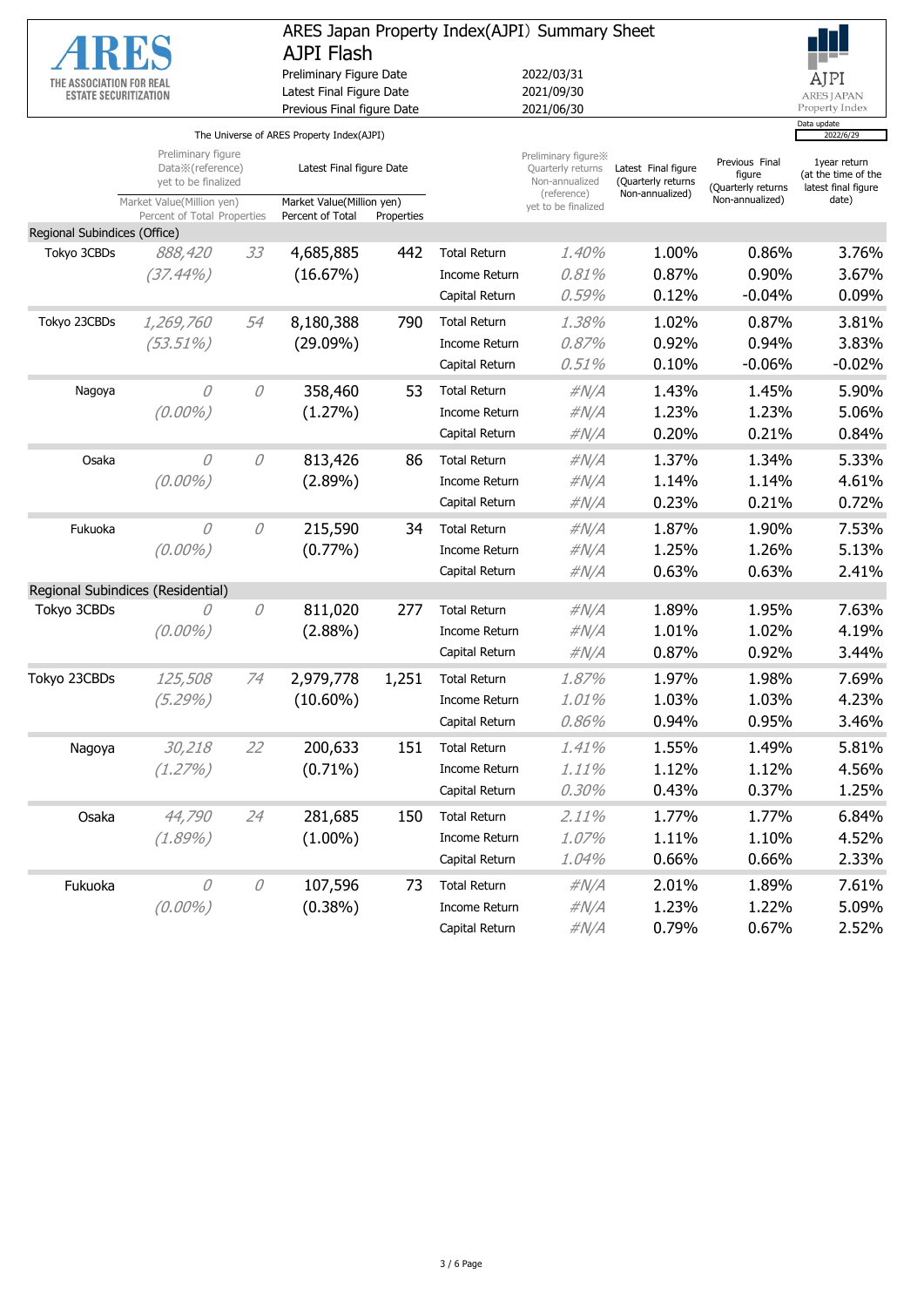|                                                          |                                                               | ARES Japan Property Index(AJPI) Summary Sheet<br><b>AJPI Flash</b> |                                                                                   |     |                      |                                                                            |                                                              |                                                |                                                            |
|----------------------------------------------------------|---------------------------------------------------------------|--------------------------------------------------------------------|-----------------------------------------------------------------------------------|-----|----------------------|----------------------------------------------------------------------------|--------------------------------------------------------------|------------------------------------------------|------------------------------------------------------------|
| THE ASSOCIATION FOR REAL<br><b>ESTATE SECURITIZATION</b> |                                                               |                                                                    | Preliminary Figure Date<br>Latest Final Figure Date<br>Previous Final figure Date |     |                      | 2022/03/31<br>2021/09/30<br>2021/06/30                                     | AJPI<br><b>ARES JAPAN</b><br>Property Index                  |                                                |                                                            |
|                                                          |                                                               |                                                                    | The Universe of ARES Property Index(AJPI)                                         |     |                      |                                                                            |                                                              |                                                | Data update<br>2022/6/29                                   |
|                                                          | Preliminary figure<br>Data※(reference)<br>yet to be finalized |                                                                    | Latest Final figure Date                                                          |     |                      | Preliminary figure X<br>Quarterly returns<br>Non-annualized<br>(reference) | Latest Final figure<br>(Quarterly returns<br>Non-annualized) | Previous Final<br>figure<br>(Quarterly returns | 1year return<br>(at the time of the<br>latest final figure |
|                                                          | Market Value(Million yen)<br>Percent of Total Properties      |                                                                    | Market Value(Million yen)<br>Percent of Total<br>Properties                       |     |                      | yet to be finalized                                                        |                                                              | Non-annualized)                                | date)                                                      |
| Regional Subindices (Retail)                             |                                                               |                                                                    |                                                                                   |     |                      |                                                                            |                                                              |                                                |                                                            |
| Tokyo 3CBDs                                              | 0                                                             | 0                                                                  | 332,143                                                                           | 49  | <b>Total Return</b>  | $\#N/A$                                                                    | $-1.54%$                                                     | $-1.47%$                                       | $-3.34%$                                                   |
|                                                          | $(0.00\%)$                                                    |                                                                    | $(1.18\%)$                                                                        |     | <b>Income Return</b> | $\#N/A$                                                                    | 0.72%                                                        | 0.71%                                          | 2.96%                                                      |
|                                                          |                                                               |                                                                    |                                                                                   |     | Capital Return       | #N/A                                                                       | $-2.25%$                                                     | $-2.19%$                                       | $-6.30%$                                                   |
| Tokyo 23CBDs                                             | 0                                                             | 0                                                                  | 1,146,956                                                                         | 163 | <b>Total Return</b>  | $\#N/A$                                                                    | 0.12%                                                        | $-0.03%$                                       | 1.00%                                                      |
|                                                          | $(0.00\%)$                                                    |                                                                    | $(4.08\%)$                                                                        |     | <b>Income Return</b> | $\#N/A$                                                                    | 0.84%                                                        | 0.83%                                          | 3.38%                                                      |
|                                                          |                                                               |                                                                    |                                                                                   |     | Capital Return       | $\#N/A$                                                                    | $-0.72%$                                                     | $-0.85%$                                       | $-2.38%$                                                   |
| Nagoya                                                   | 0                                                             | $\theta$                                                           | 0                                                                                 | 0   | <b>Total Return</b>  |                                                                            |                                                              |                                                |                                                            |
|                                                          | $(0.00\%)$                                                    |                                                                    | $(0.00\%)$                                                                        |     | <b>Income Return</b> |                                                                            |                                                              |                                                |                                                            |
|                                                          |                                                               |                                                                    |                                                                                   |     | Capital Return       | $\overline{a}$                                                             |                                                              |                                                |                                                            |
| Osaka                                                    | 0                                                             | 0                                                                  | 322,053                                                                           | 39  | <b>Total Return</b>  | $\#N/A$                                                                    | $-0.06%$                                                     | $-0.58%$                                       | $-0.11%$                                                   |
|                                                          | $(0.00\%)$                                                    |                                                                    | (1.15%)                                                                           |     | <b>Income Return</b> | $\#N/A$                                                                    | 0.88%                                                        | 0.83%                                          | 3.41%                                                      |
|                                                          |                                                               |                                                                    |                                                                                   |     | Capital Return       | $\#N/A$                                                                    | $-0.95%$                                                     | $-1.41%$                                       | $-3.53%$                                                   |
| Fukuoka                                                  | 0                                                             | 0                                                                  | 150,102                                                                           | 22  | <b>Total Return</b>  | $\#N/A$                                                                    | $-0.16%$                                                     | 0.70%                                          | 1.38%                                                      |
|                                                          | $(0.00\%)$                                                    |                                                                    | $(0.53\%)$                                                                        |     | Income Return        | $\#N/A$                                                                    | 0.98%                                                        | 1.03%                                          | 4.15%                                                      |
|                                                          |                                                               |                                                                    |                                                                                   |     | Capital Return       | #N/A                                                                       | $-1.14%$                                                     | $-0.33%$                                       | $-2.77%$                                                   |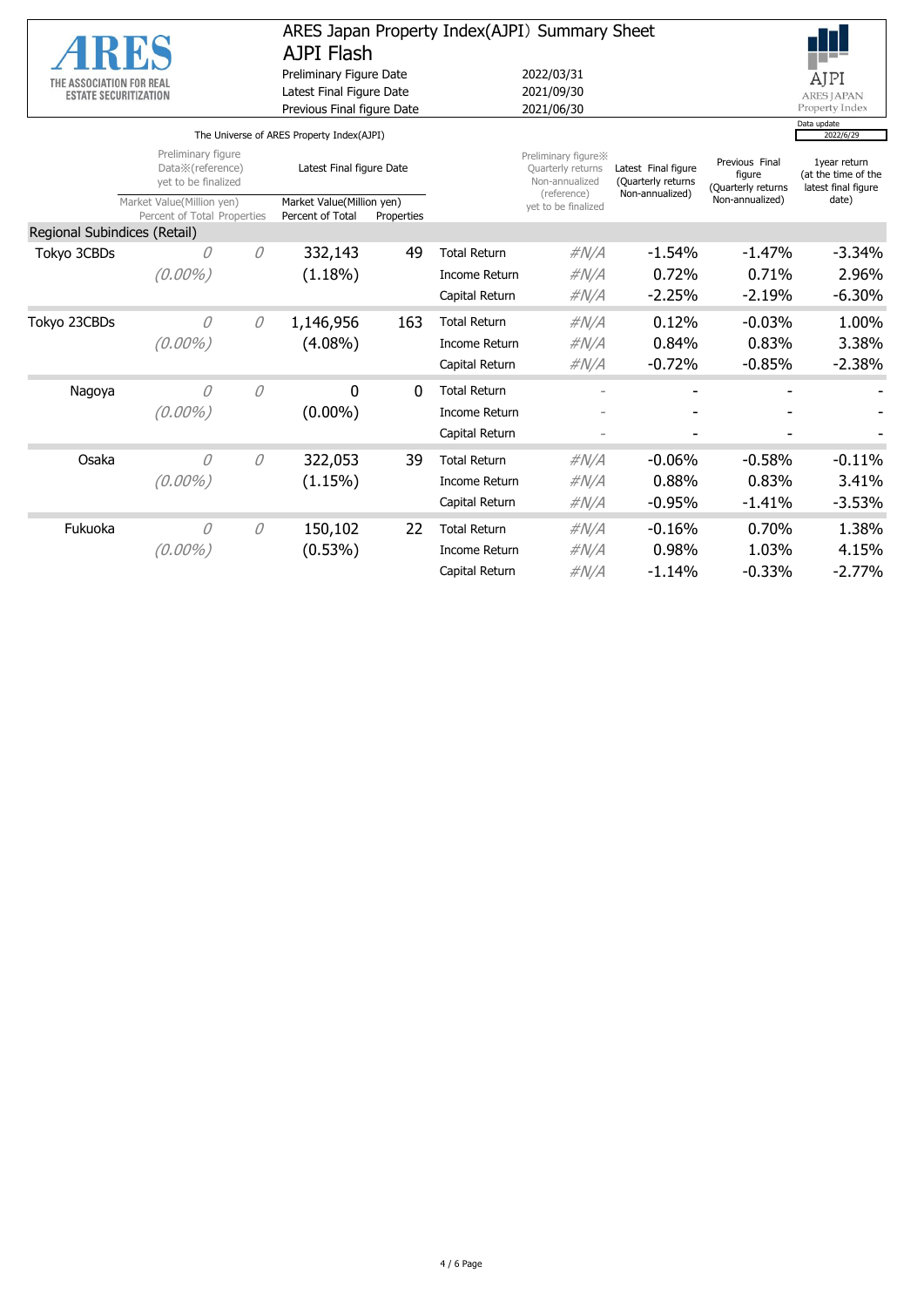



## AJPI Support Members

ARES has signed a letter of agreement on AJPI with each AJPI Support Member to receive core funds' performance data.

- ◆Unlisted Data Contributors(Support Members)
	- ・Ichigo Estate Co., Ltd.
	- ・Ichigo Investment Advisors Co., Ltd.
	- ・Idera Capital Management Ltd.
	- ・SG Assetmax Co., Ltd.
	- ・NTT Urban Development Asset Management Corporation
	- ・ORIX Real Estate Investment Advisors Corporation
	- ・Kajima Real Estate Investment Advisors Inc.
	- ・Kanden Realty Investment Advisors Co.,Ltd.
	- ・Keihan Asset Management Co., Ltd.
	- ・Kenedix, Inc.
	- ・Kenedix Real Estate Fund Management, Inc.
	- ・Kowa Real Estate Investment Advisors Co., Ltd.
	- ・Goldman Sachs Asset Management Co., Ltd.
	- ・GOLDMAN SACHS JAPAN CO., LTD.
	- ・Sumisho Realty Management Co., Ltd.
	- ・SENKO Asset Management Co.,Ltd.
	- ・Dai-ichi Life Realty Asset Management Co., Ltd.
	- ・Diamond Realty Management Inc.
	- ・Daiwa House Real Estate Investment Management Co.,Ltd.
	- ・Daiwa Real Estate Asset Management Co. Ltd.
	- ・Chuo-Nittochi Asset Management Co., Ltd.
	- ・DBJ Asset Management Co., Ltd.
	- ・Tokyu Land Capital Management Inc.
	- ・TLC REIT Management Inc.
	- ・Tokio Marine Asset Management Co., Ltd
	- ・Tokyo Tatemono Investment Advisors Co., Ltd.
	- ・NISSHIN FUDOUSAN Investment Advisors,Inc.
	- ・NIPPON LIFE REALTY MANAGEMENT Inc.
	- ・Nomura Real Estate Asset Management Co., Ltd.
	- ・HASEKO Real Estate Investment Management,inc.
	- ・Marubeni Asset Management Co., Ltd.
	- ・Mizuho Trust & Banking Co., Ltd.
	- ・Mizuho REIT Management Co., Ltd.
	- ・Sumitomo Mitsui Trust Real Estate Investment Management Co., Ltd.
	- ・Mitsui Fudosan Investment Advisors, Inc.
	- ・Mitsui & Co., Realty Management Ltd.
	- ・Mitsubishi Jisho Investment Advisors, Inc.

(As of Jun 7, 2022)